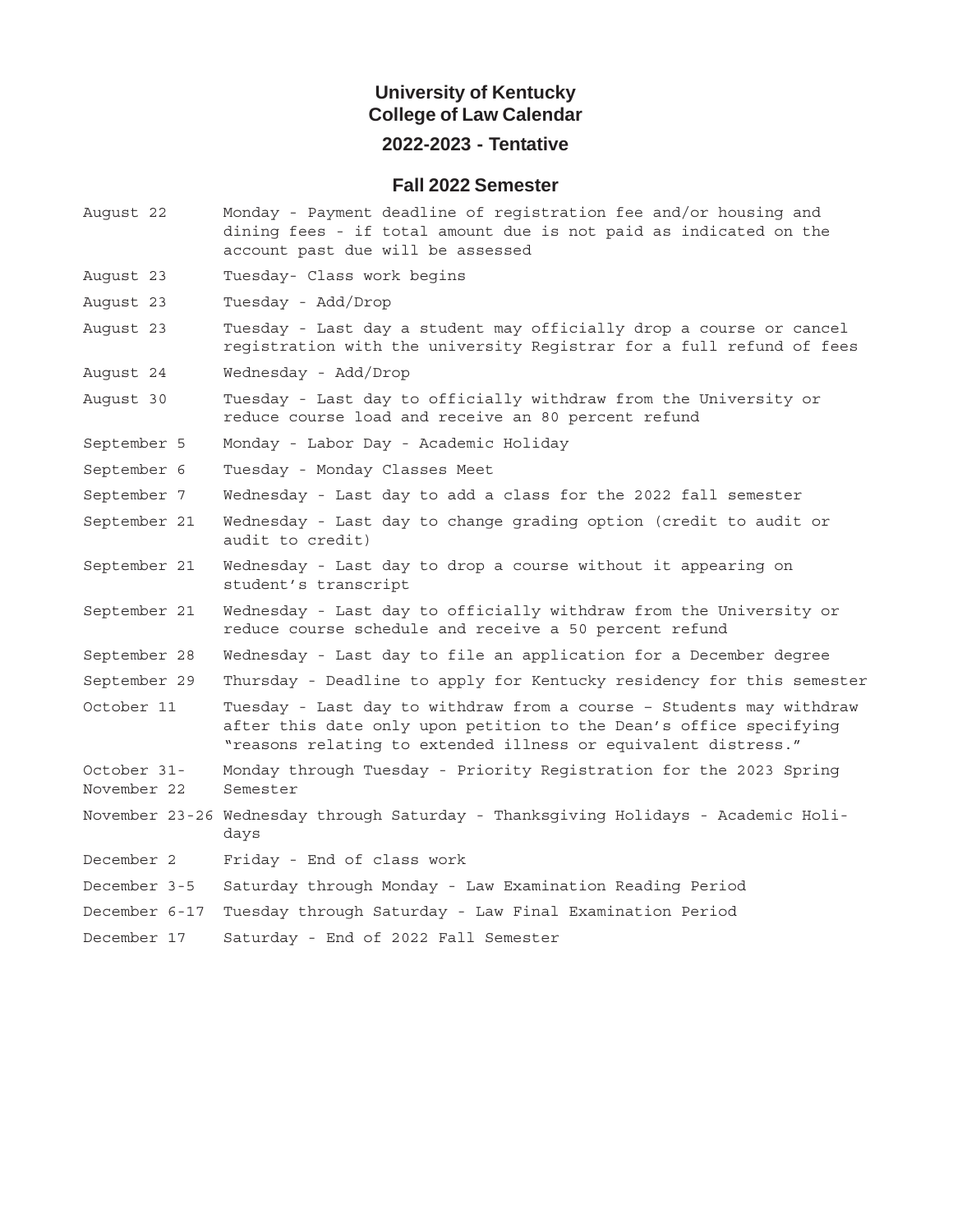## **University of Kentucky College of Law Calendar 2022-2023 - Tentative**

# **Spring 2023 Semester**

| January 9             | Monday - Add/Drop                                                                                                                                                                                                                          |
|-----------------------|--------------------------------------------------------------------------------------------------------------------------------------------------------------------------------------------------------------------------------------------|
| January 9             | Monday - Class work begins                                                                                                                                                                                                                 |
| January 10            | Tuesday - Add/Drop                                                                                                                                                                                                                         |
| January 10            | Tuesday - Last day a student may officially drop a course or cancel<br>registration with the University Registrar for a full refund of fees                                                                                                |
| January 16            | Monday - Martin Luther King Birthday - Academic Holiday                                                                                                                                                                                    |
| January 18            | Wednesday - Last day to add a class for the 2023 Spring Semester                                                                                                                                                                           |
| January 18            | Wednesday - Last day to officially withdraw from the University or<br>reduce course load and receive an 80 percent refund                                                                                                                  |
| January 22            | Sunday - Payment deadline of registration fees and/or housing and<br>dining fees - if total amount due is not paid as indicated on the<br>account statement, a late payment fee of 1.25 percent of the amount<br>past due will be assessed |
| February 1            | Wednesday - Last day to drop a course without it appearing on your<br>transcript                                                                                                                                                           |
| February 1            | Wednesday - Last day to change grading option (credit to audit or<br>audit to credit)                                                                                                                                                      |
| February 8            | Wednesday - Last day to officially withdraw from the University or<br>reduce course schedule and receive a 50 percent refund                                                                                                               |
| February 9            | Thursday - Last day to file an application for a May degree                                                                                                                                                                                |
| February 27           | Monday - Last day to withdraw from a course - Students may withdraw<br>after this date only upon petition to the Dean's office specifying<br>"reasons relating to extended illness or equivalent distress."                                |
| February 28           | Tuesday - Last day for submission of application for admission for<br>2023 Fall Semester                                                                                                                                                   |
| March 13-18           | Monday through Saturday - Spring Vacation - Academic Holidays                                                                                                                                                                              |
| March 20-<br>April 18 | Monday through Tuesday - Priority Registration for the 2023 Summer<br>Session and 2023 Fall Semester                                                                                                                                       |
| April 21              | Friday - End of class work                                                                                                                                                                                                                 |
| April 22-24           | Saturday through Monday - Law Examination Reading Period                                                                                                                                                                                   |
| April 25-<br>May 6    | Tuesday through Saturday - Law Final Examination Period                                                                                                                                                                                    |
| May 5                 | Friday - Law Commencement                                                                                                                                                                                                                  |
| May 6                 | Saturday - End of 2023 Spring Semester                                                                                                                                                                                                     |